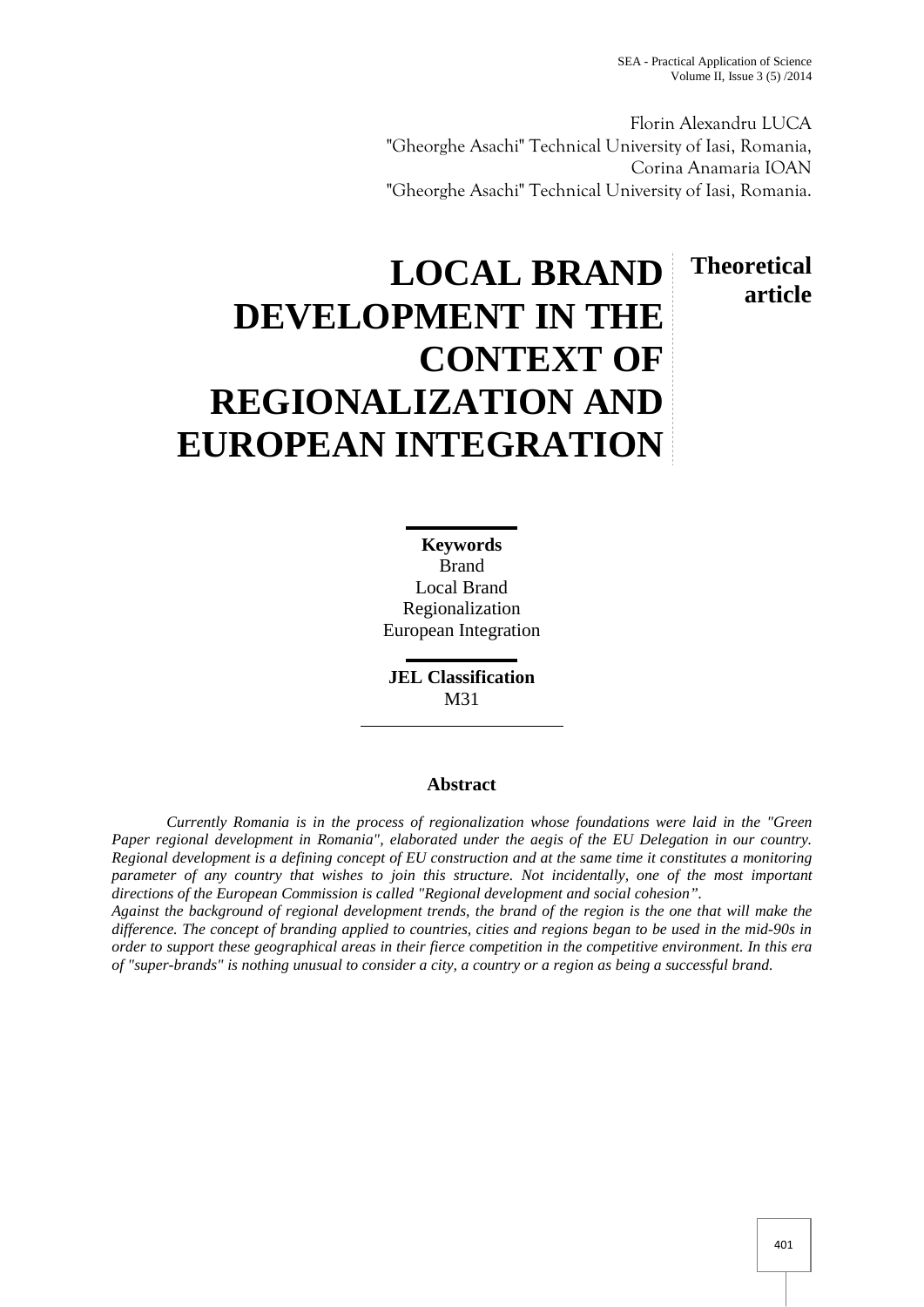### **Introduction**

The principles underlying the development and implementation of regional development policies are:

- *Decentralization of decision-making process according to the principle of subsidiarity*;
- *Partnership between all actors involved in regional development*;
- *Planning - the process of allocating resources in order to achieve established objectives*;
- *Cofinancing - the financial contribution of the various actors involved in implementing programs and regional development projects*.

We are dealing today with the most communicative society of all time. Countries and cities are in competition to attract tourists, investment, talent and credibility. Brands facilitate the choosing process of the people. For this reason it is preferable that the city be conducted as a "brand" commercial with the aim of confirming the identity and perceived value within a market dominated by a competition increasingly fierce. Cities and regions form a unique blend of dynamism and growth, modernism and innovation, infrastructure and technology, attractiveness and quality. They represent engines of cultural and economic development - strong centers storing valuable resources but also innovation. Within these, the advanced technology and tourism play an important role.

"The brand of a city represents the amount of all perceptions and associations that people have in relation to a particular city" www.ceosforcities.org/rethink/research/files/CEOsf orCitiesBrandingYourCity2006.pdf

These may include past experiences, movies, news, advertisements, access to information, weather, prices, opinions of friends and citizens of that city. A strong brand can shape a city's personality and may confer quality. A real brand takes into account not only the "hard" aspects such as taxes, infrastructure, costs, and logistics networks, but also matters more "sensitive" like mentality and tolerance, art and culture, nature and health of the population. One such brand proves not only the quality of resources (such as land, labour or capital) but also the quality of life (city ambience, services and opportunities in recreation). Factors determining the *necessity for city branding (*www.placebrands.net*)* are the following:

- promotion of democracy and democratic governance as well as increased transparency trend of activities of local authorities;
- power increasingly larger of the international media, generated by an audience that seeks to be as well informed;
- variety of assortments of products and services in different countries lead to the necessity to increase confidence in both

the production company and the country of origin;

- in the case of poorer cities and less developed, there is a need to compete for international funding, technology, transfer of skills, investment, export markets;
- cities compete to attract talented immigrants;
- strong demand from citizens for a broader cultural environment and richer stimulated by rapid growth of means of communication and digital media with low costs;
- necessity of attraction and retention: determination of local citizens and business people to stay in town, while encouraging others to come to live and develop their businesses here.

The competition to gain as many residents is the consequence of globalization and technologization.

, Successful brands are those that differ from others, which are a valuable promise and then manage to satisfy and facilitate the process of choice for potential buyers" (Michel Chevalier, Gerald Mazzalovo (2003), Brands as a factor of progress, Palgrave Macmillan Publisher, p. 25.). The brand may not be worth more than a logo or a piece of paper given that it is not adopted, sustained and revitalized by the stakeholders of the city. This proves that the brand is built at each point of customer contact with the city. Each of these critical contact points play a vital role in the construction and transmission of promised brand experience.

Today a positive identity of the brand is no longer just an option. A city, a region, an area that is not proactively engaged in a process of branding, is likely to be automatically placed on the market at a disadvantageous position by competitors and the mass media. It is required putting in place a comprehensive strategy that goes beyond the superficiality of a logo or advertisement.

The specialty literature reveals that the brand of the region is composed of the following elements:

- Location. In this issue are explored people's perceptions on physical appearance of each city, on how they would feel if they visit a particular city.
- Potential. This point of the hexagon takes into account the economic and educational opportunities that cities offer to residents, to business people and tourists. In order to reach a determination of the potential of a city, citizens are asked how hard they believe it would be to find a job in a particular city or, if that would be businessmen, how properly would be a particular city for business development.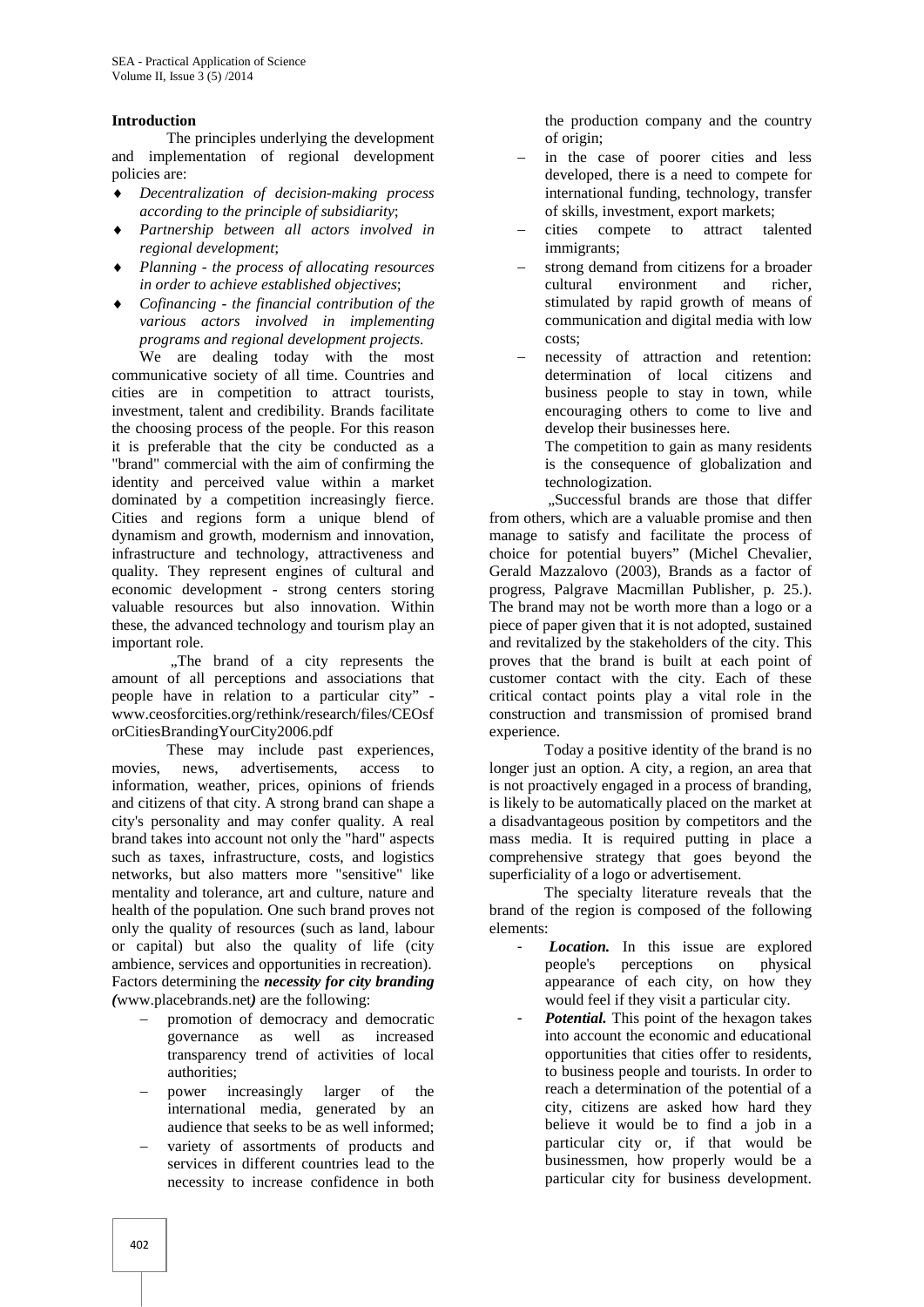Also, this interests people's opinion regarding possibilities for enriching educational qualifications in a particular city.

- Pulse. Vibrant lifestyle is an important element of the brand image of a city. Here is measured the degree of interest cities shall present for tourists in the short term as well as long-term residents.
- **People.** People build the city. In this aspect of the hexagon, the question arises whether a city's residents are friendly and warm, or conversely, cold in relation to those coming from outside. Another important aspect considered is the degree of security.
- **Basic needs.** In this section, people are asked about their perceptions of the basic qualities of a city: how hard it is to find accommodation in the city, which is the average level of services offered in the city, such as education, health, public transport and sport.

### **The functionality and the added value of city brands**

Cities, areas, regions, acting as brands, must be functional. "And the products, as in the case of cities, functionality means observable benefits". A city must function as a destination for employment, industry, public transport and attractions. For example, New York has all this and achieves this separately. A person does not need a car to visit New York because all the tourist attractions can be visited on foot, by taxi, metro or other means of public transport. This functionality is part of the metropolis New York. Not all products are brands. True brands not only provide functional benefits but also non-functional added value. Strong brands need to create added value in the minds of consumers. Added value turns into loyalty and this loyalty is the key factor in determining the success of a brand. Taking as an example the city of New York, the next question whose answer I will try to provide through the doctoral thesis: "What is the functionality and added value of the brand for this town?"

### **For what do the cities compete?**

Cities compete to secure full development and achieve human resources, investment, new technologies and, as a result, leadership. Consequently, their competitiveness is determined by a more efficient use of resources, ability to attract resources, forming an attractive offer to the public, tourists, business environment.

In connection with the consolidation and intensification of competition between cities, regions, it becomes necessary to implement a strategy to develop a city brand for it to advance to

the epicentre of global information space. Forming a new brand city / region should start from the idea that there is already an image, positive or negative, to be developed or changed. The image of the city is collective representation, the overview on it. The image is perceived subjectively and cannot be dissociated from the object represented. Once appeared, it is responsible for people's perceptions of a city. For example, Paris is associated with fashion, elegance, refinement. In other words, in approximately equal conditions of competition for economic and demographic characteristics, the difference will be made by the impression the city produces, memories, associations, intonation given by him. Often, the image developed independently, without being controlled by the administrative structures of leadership. The brand should represent advantages and unique features that highlight the city in the competitive environment. In other words, the brand is a unique perception about the specifics of a city.

#### **Creation of a brand city, region - What does it mean?**

Developing a city brand, region, allows directing image development, improving it if necessary. "*A city brand is more than a slogan or campaign, he represents all thoughts, feelings, associations and expectations caused when a person is exposed to a logo, product, service or any other symbol."* The brand is formed in order to promote a particular city. The brand is formed on the basis of information disseminated about the city, region, area, perceptions of tourists, ratings among other cities. The brand is based on a single image that appears to uttering the name of the city / region. About city branding is spoken very much. The city is an important unit of state economy and sometimes the world economy. No one will deny the influence of New York, London or Paris. This makes the brand of cities very important. A good brand is a tool to attract attention and then money. Competition for investment, information flows, talented teachers, doctors, managers, students, tourists. In a country where population declines for most cities, it becomes a fight for survival, for goods, capital, labour. Rules of modern society have changed, access to information and new technologies equalize chances of each city to enter into the rush for economic success.

Brand of city / region is perceived through the unique characteristics.

### **Conclusions**

The term "regional brand" (city brand, local brand) is a relatively new term in marketing, and its interest is manifested in this proposal by reference to the regionalization of Romania. The challenge of scientific approach will be to identify peculiarities and specificity of a geographical area